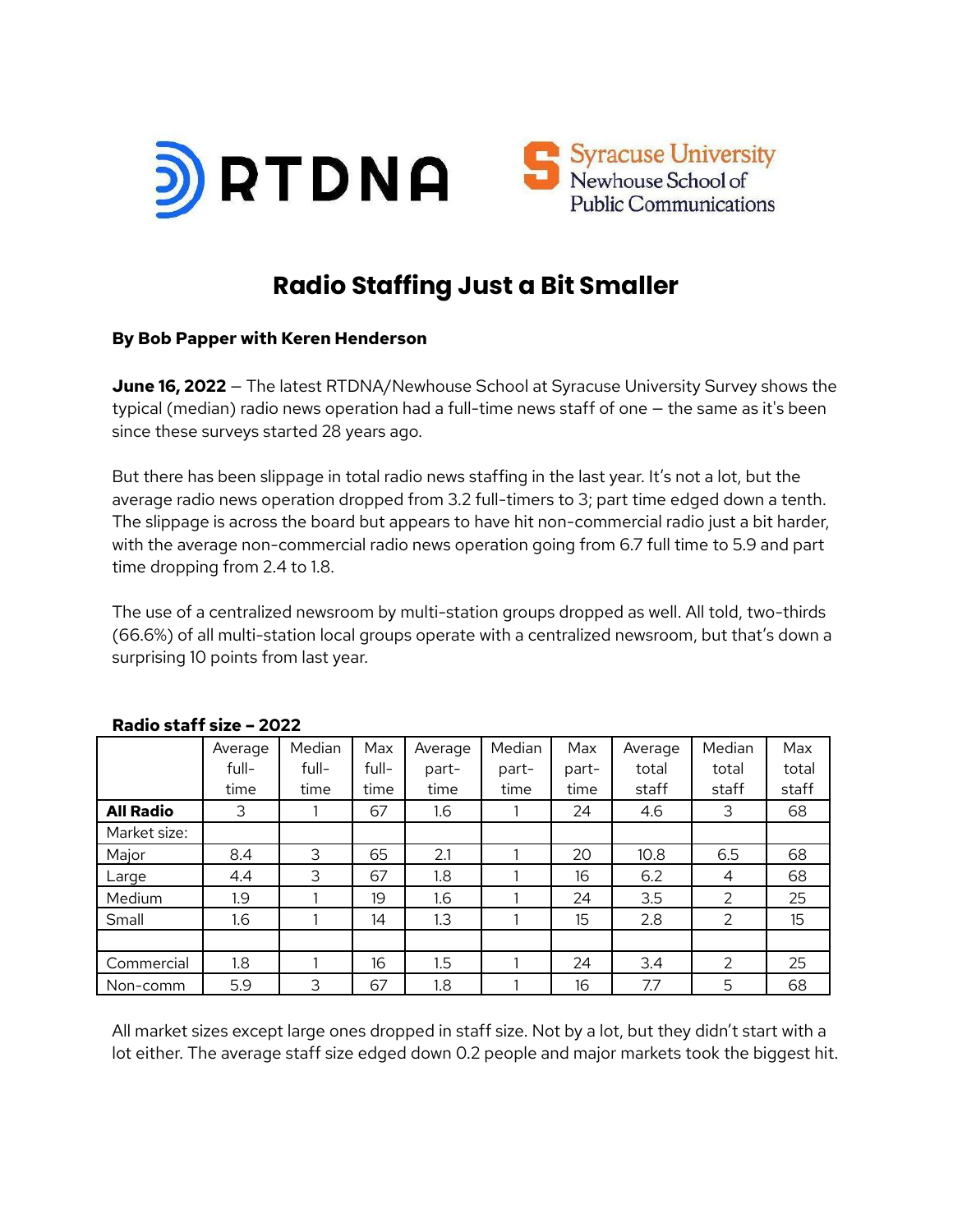This survey breaks down radio numbers in a variety of ways, but the sharpest, overall contrast in radio news is between commercial and non-commercial stations. And the differences have become sharper and deeper year after year, with non-commercial stations growing much larger and faster than commercial stations. This year, commercial radio station staff went down, on average, by 0.2, but non-commercial station staff fell by 0.8. Note that non-commercial stations are more likely to be found in large and major markets.

As usual, the larger the market, the larger the news staff is likely to be.

|                                                 | Increase | Decrease | Same  | Not sure |
|-------------------------------------------------|----------|----------|-------|----------|
| Total news staff the past year (2021)           | 14.4%    | 13.9%    | 70.8% | 1%       |
| Plan to change amount of staff next year (2022) | 21.5     |          | 66.   |          |

#### **Changes in radio staff in the last 12 months (2021) and planned for the future – 2022**

The percentage of stations saying they increased staff rose by 4 points — the same amount the percentage decreasing staff went down. It's hard to reconcile that with the overall drop in radio staff, but, for whatever reason, this year saw an increase in the number of small-market stations that filled out the survey and a drop in major market responses. Major market stations were four times more likely to increase staff than the smallest market stations (although they were also twice as likely to cut staff).

As usual, the bigger the staff size and the bigger the market, the more likely that the station increased staff. But — not as usual — the bigger the staff size, the more likely the station also cut news staff.

Non-commercial stations were twice as likely to add staff as commercial stations, but a year ago, the margin was four to one. And non-commercial stations were noticeably more likely to cut staff than commercial stations. Of course, non-commercial stations started with more staff to begin with.

The bottom line for all of this is: 2021 appears to have been a year of turmoil in radio staffing.

On the plus side, news directors and general managers clearly expect a better 2022. The percentage saying they expect to increase staff is nearly double what it was a year ago. As usual, the bigger the station and the bigger the market, the more likely that management expects to increase staffing. Non-commercial stations are five times more likely to expect to increase staff than commercial stations, but they've always been an optimistic lot.

## **Radio digital staffing mostly steady**

The latest RTDNA/Newhouse School at Syracuse University Survey found a mixed picture in digital staffing. Full time went down 0.1 while part time rose by the same amount.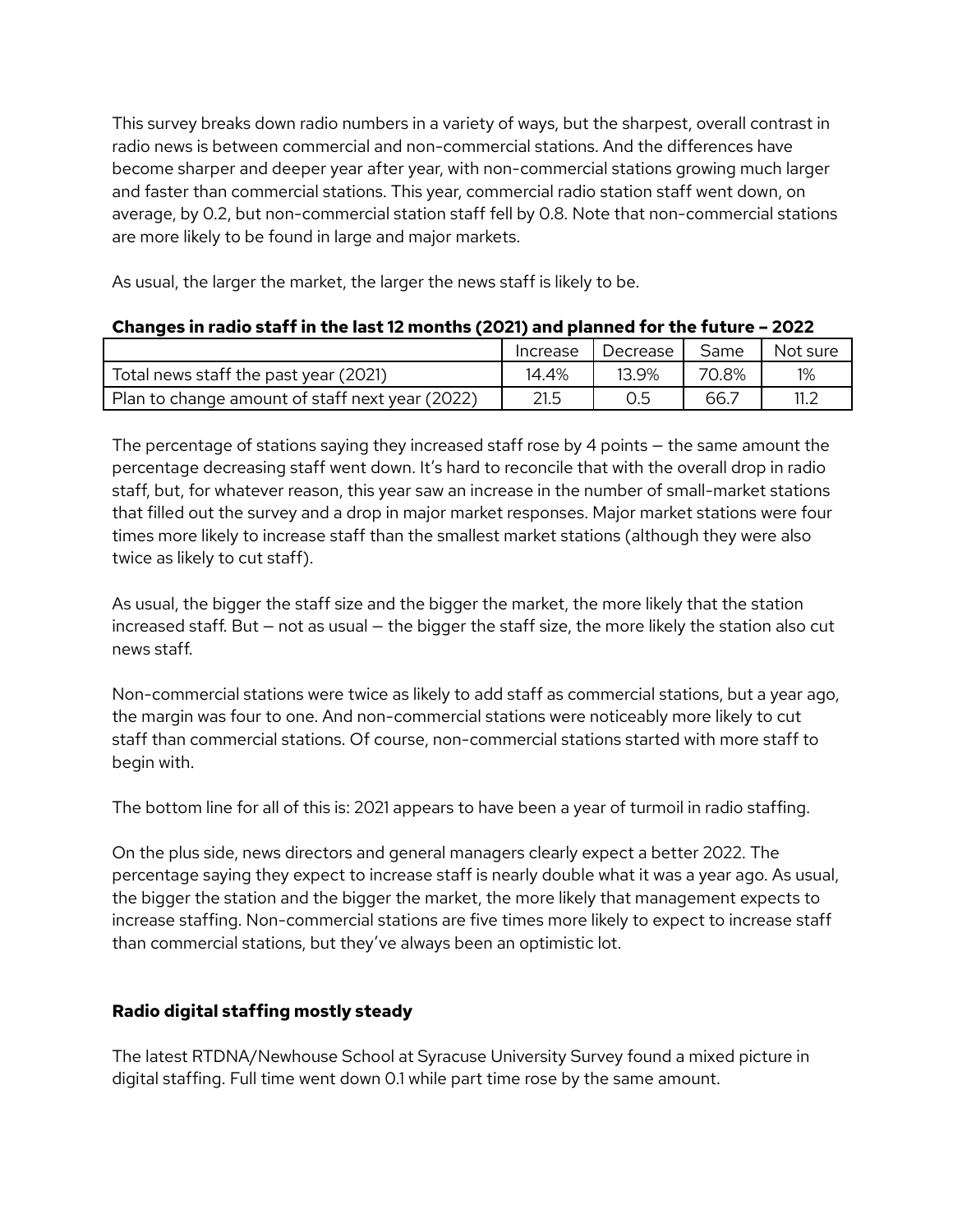|                  | Full-time | Part-time | Total |
|------------------|-----------|-----------|-------|
| <b>All Radio</b> | 0.7       | 0.8       | 1.6   |
| Market size:     |           |           |       |
| Major Market     | 1.7       | 0.5       | 2.2   |
| Large Market     | 0.8       |           | 1.8   |
| Medium Market    | 0.6       | 0.8       | 1.4   |
| Small Market     | 0.4       | 0.9       | 1.3   |
|                  |           |           |       |
| Commercial       | 0.6       | 0.7       | 1.3   |
| Non-commercial   |           | 1.2       | 2.2   |

#### **How many people work on the digital side? 2022**

Major market digital staffing went down a hair, but all others went up, even if just a little. Commercial radio held steady, overall, while non-commercial went up.

| <b>All Radio</b>     | 61.6% |
|----------------------|-------|
| Market size:         |       |
| Major Market         | 62.6  |
| Large Market         | 60    |
| <b>Medium Market</b> | 63.2  |
| <b>Small Market</b>  | 60    |
|                      |       |
| Commercial           | 57.8  |
| Non-commercial       | 69.6  |

#### **Do other staffers help on the web? 2022**

It appears that as more digital people are being hired in radio, fewer other staffers are being called to help on the digital side. Every category of other staffers helping on the web went down in the latest survey, with the overall percentage dropping by 10 points.

#### **New and replacement hiring**

The average radio station hired 0.5 replacement positions and 0.2 new hires. Replacements are up a bit from last year, but new hires are exactly the same. The median, or typical, for both replacements and new hires remained at 0. That's exactly what it's been for the last seven years. In other words, the typical radio station made no hires whatsoever.

The top radio replacement position — by a huge margin — are reporters, at 49% of all replacement positions. Reporters have been on top the last few years, but this is a jump of 9 points from a year ago. Quite a few stations, especially non-commercial ones, noted specialty reporters: education, political, health, diversity, climate and others.